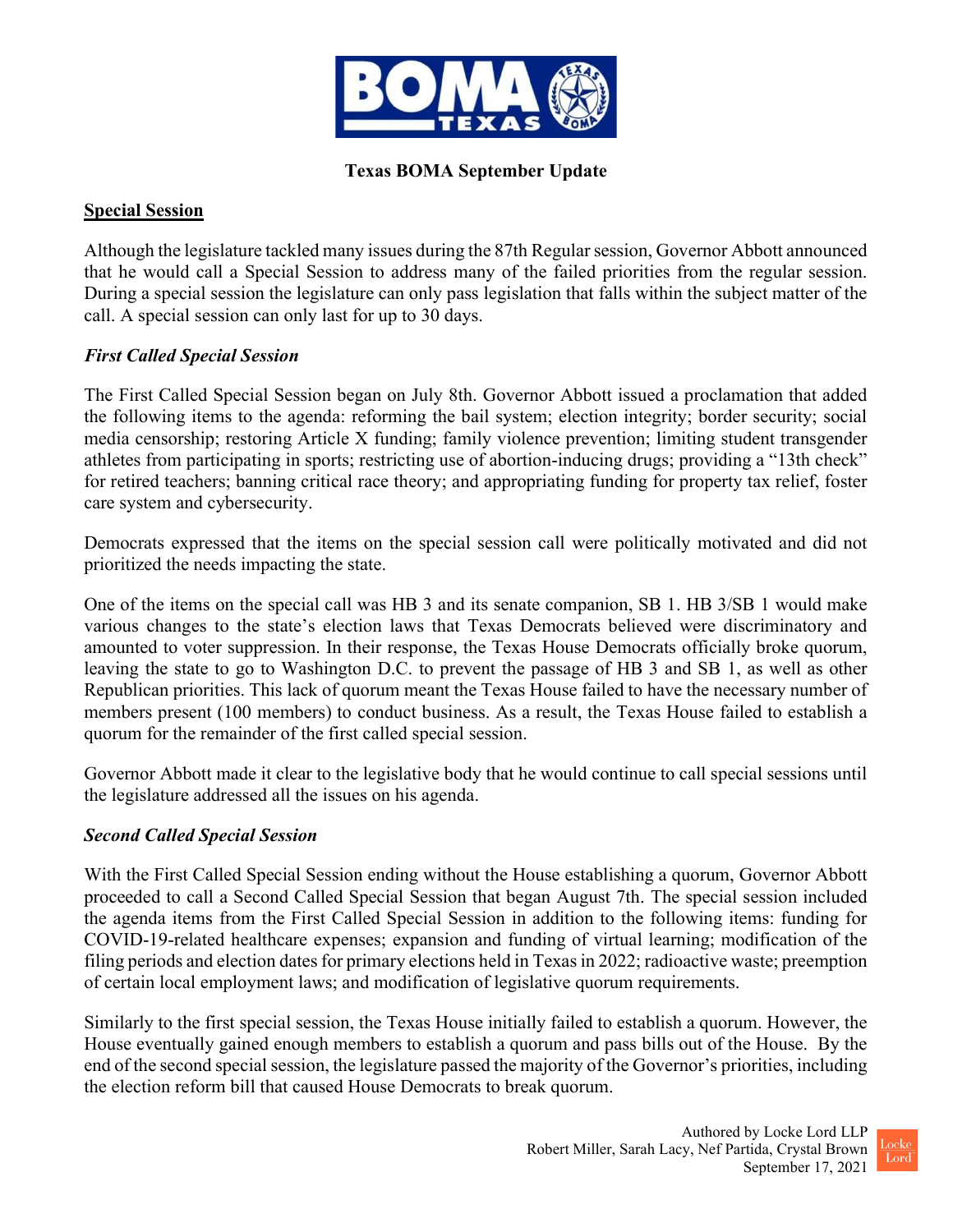

One of the issues on the second special session agenda that was a great interest to Texas BOMA was SB 14 which preempts a city or county from enacting certain employment policies that conflict with or exceed state or federal law. This includes employment leave, hiring practices, employment benefits, scheduling practices, or other terms of employment. Texas BOMA previously had advocated for legislation that would address the growing number of local municipalities that would require private employers to provide mandatory paid sick leave to employees. SB 14 would have eliminated a patchwork of employment regulations that can differ based on a county or city's jurisdiction. The bill passed the Texas Senate, but ultimately died on a point of order in the Texas House.

Although property tax relief was an item on call, the legislature focused on passing legislation that would provide property tax relief for certain homeowners. SB 8 would provide residence homestead property tax exemptions to homeowners in the year in which they acquired the property instead of the following January 1. SB 12 would extend a property tax reduction enacted by House Bill 3 in 2019 to elderly and disabled residents whose property taxes are frozen either when they turn 65 or buy a new property if they are disabled. The legislature also passed a SJR 2, which will be placed on the May 7, 2022 ballot, that amends the state constitution to authorize the state legislature to reduce the property tax limit for school maintenance and operations taxes imposed on the homesteads of elderly or disabled residents to reflect any tax rate reduction enacted by law from the preceding tax year.

## Third Called Special Session

Governor Abbott announced that the Third Called Special Session will begin on September 20, 2021. He has included several items on the agenda: redistricting; appropriating federal funding from the American Rescue Plan Act of 2021; limiting student transgender athletes from participating in sports; vaccine mandates; and enhancement of penalties related to the unlawful restraint of a dog.

## Redistricting Update

Every 10 years the U.S. Census publishes new population data that reflects the growth of a community. The Legislature then uses those numbers to redraw the state's political maps based off of the new census data. Unlike prior years, Texas received its census data later than usual which delayed the Texas Legislature's attempt to redraw its district maps for the Texas House of Representatives, the Texas Senate, the State Board of Education, and the United States House of Representatives.

Redistricting is a highly politically charged process. Historically, Texas has seen 20-30 members retire every redistricting cycle and has seen up to ten members lose their re-election. Governor Abbott has added the redistricting process to the Third Called Special Session agenda. There has already been a lawsuit filed that challenges the Legislature's ability to begin this process during the special session. The Texas Constitution requires the Legislature to begin the redistricting process in the first regular session after the census has been published. Plaintiffs in the lawsuit argue that the plain reading of the Texas Constitution means the redistricting process must be completed in the next regular session (2023), and not during a special session. The court has not rule on this lawsuit.